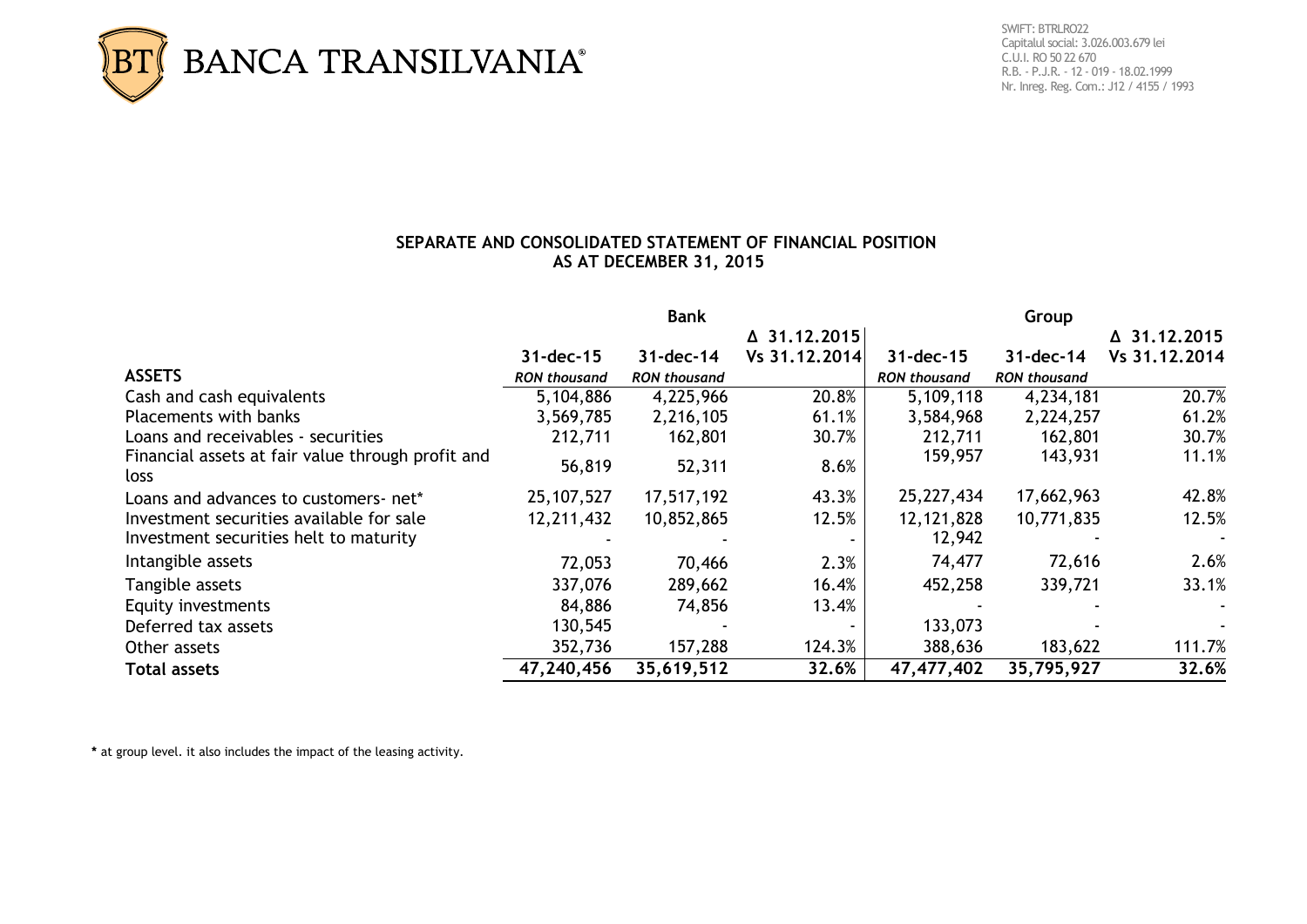|                                                                     | <b>Bank</b>                      |                                  |                                         | Group                            |                                  |                               |  |
|---------------------------------------------------------------------|----------------------------------|----------------------------------|-----------------------------------------|----------------------------------|----------------------------------|-------------------------------|--|
| <b>LIABILITIES AND EQUITY</b>                                       | 31-dec-15<br><b>RON thousand</b> | 31-dec-14<br><b>RON thousand</b> | △ 31.12.2015<br><b>Vs</b><br>31.12.2014 | 31-dec-15<br><b>RON thousand</b> | 31-dec-14<br><b>RON thousand</b> | △ 31.12.2015<br>Vs 31.12.2014 |  |
| Deposits from banks                                                 | 388,425                          | 133,348                          | 191.3%                                  | 388,425                          | 133,348                          | 191.3%                        |  |
| Deposits from customers                                             | 38, 395, 292                     | 30,045,502                       | 27.8%                                   | 38,301,741                       | 29,994,916                       | 27.7%                         |  |
| from<br>banks<br>other<br>financial<br>Loans<br>and<br>institutions | 985,142                          | 949,053                          | 3.8%                                    | 1,129,702                        | 1,052,687                        | 7.3%                          |  |
| Subordinated liabilities                                            | 416,352                          | 394,658                          | 5.5%                                    | 416,424                          | 394,743                          | 5.5%                          |  |
| Deferred tax liabilities                                            |                                  | 43,716                           |                                         |                                  | 41,040                           |                               |  |
| Other liabilities(*)                                                | 1,038,864                        | 351,274                          | 195.7%                                  | 1,101,143                        | 381,930                          | 188.3%                        |  |
| <b>Total liabilities</b>                                            | 41,224,075                       | 31,917,551                       | 29.2%                                   | 41,337,435                       | 31,998,664                       | 29.2%                         |  |
|                                                                     |                                  |                                  |                                         |                                  |                                  |                               |  |
| Share capital                                                       | 3,112,505                        | 2,695,125                        | 15.5%                                   | 3,112,505                        | 2,695,125                        | 15.5%                         |  |
| Share premium                                                       | 28,317                           | 38,873                           | $(27.2)$ %                              | 28,317                           | 38,873                           | $(27.2)$ %                    |  |
| Revaluation reserve                                                 | 27,377                           | 27,852                           | $(1.7)$ %                               | 26,470                           | 27,000                           | $(2.0)$ %                     |  |
| Treasury shares                                                     |                                  | (10, 468)                        |                                         | (11, 806)                        | (21, 253)                        | $(44.5)\%$                    |  |
| Retained earnings                                                   | 2,382,605                        | 490,160                          | 386.1%                                  | 2,517,152                        | 597,213                          | 321.5%                        |  |
| Other reserves                                                      | 465,577                          | 460,419                          | 1.1%                                    | 461,220                          | 456,138                          | 1.1%                          |  |
| <b>Total equity</b>                                                 | 6,016,381                        | 3,701,961                        | 62.5%                                   | 6,133,858                        | 3,793,096                        | 61.7%                         |  |
| Non-controlling interests                                           |                                  |                                  |                                         | 6,109                            | 4,167                            | 46.6%                         |  |
| <b>Total liabilities and equity</b>                                 | 47,240,456                       | 35,619,512                       | 32.6%                                   | 47,477,402                       | 35,795,927                       | 32.6%                         |  |

*Note: The preliminary financial information as at 31.12.2015 has not been audited or revised. (\*) at consolidated level, it also comprises the financial debt towards fund unit holders.*

**DEPUTY CEO FINANCIAL REPORTING MANAGER GEORGE CALINESCU GEORGE CALINESCU MIRCEA STEFANESCU**